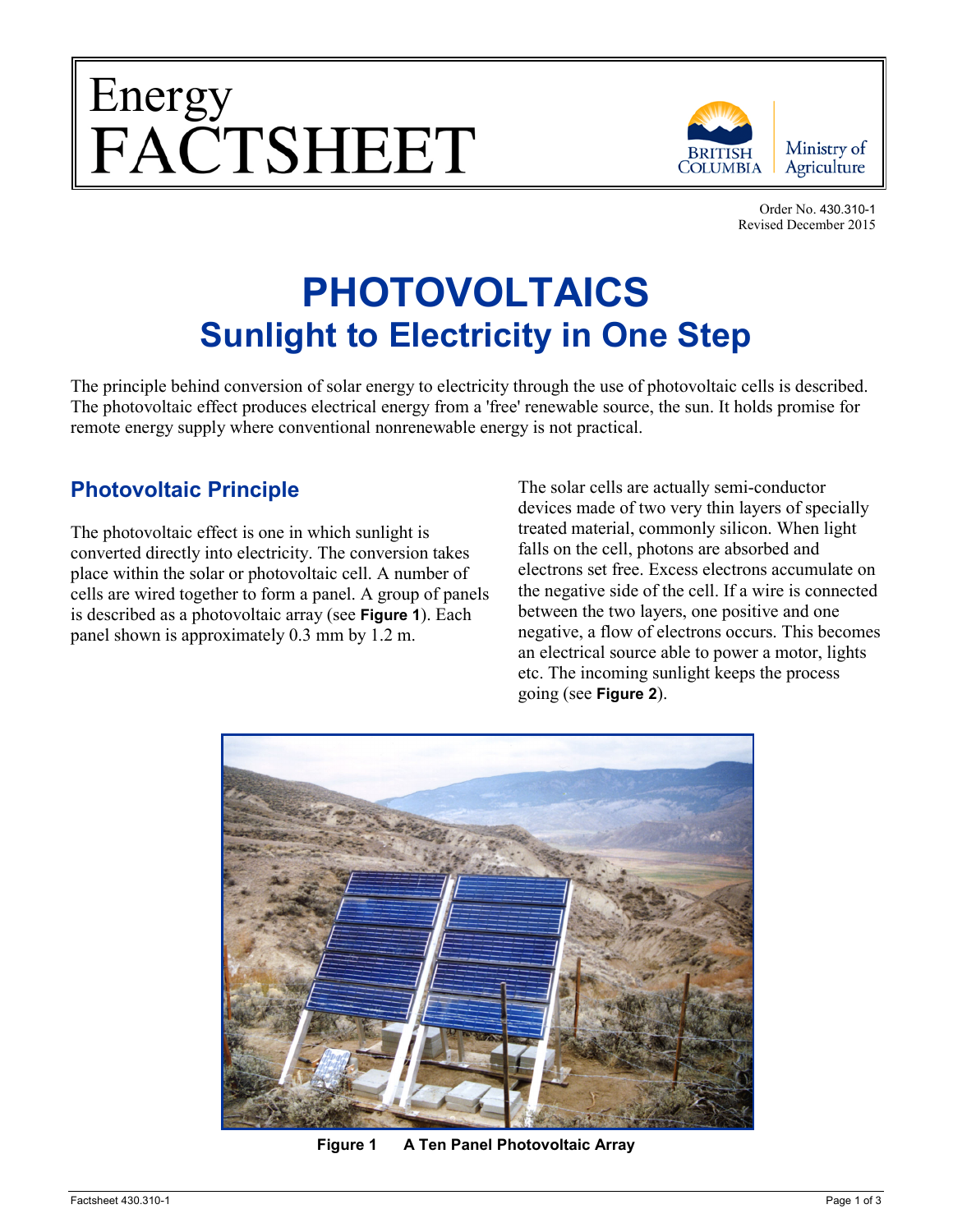

**Figure 2 Photovoltaic Cell Cutaway**

## **Silicon Solar Cell Output**

The amount of current produced by the solar cell is proportional to the amount of sunlight falling on the cell. Current increases with cell area exposed, as well as light intensity. The voltage depends on the cell material and remains approximately constant with changes in light. All silicon cells produce about 1/2 volt per cell so a 33 cell photovoltaic panel can produce about 16 volts. Panels can be wired in series to raise the output voltage or in parallel to increase the current.

#### **Manufacturing Methods Determine Cost**

Silicon solar cells are formed by a silicon crystal process or the use of amorphous or non-crystalline silicon. Most commonly used is the silicon crystal process. Slow cooling of molten silicon produces an ingot or solid block of larger than normal crystals called polycrystalline silicon (polysilicon). This process is less expensive than growing single crystal silicon although it is somewhat less efficient in converting sunlight to electricity. The ingot is then sawn into thin wafers. Newer processes form the polysilicon directly into thin sheets. Another

manufacturing method uses amorphous silicon, which is pure silicon, not crystalline. Very thin films can convert sunlight into electricity using a small amount of material. This method is very inexpensive compared to the polysilicon process. However, the conversion efficiency is much lower, typically about 1/3 less. With a better understanding of the amorphous solar cells, this process may have an impact on photovoltaic pricing. Currently amorphous cells power small devices such as watches and calculators.

# **Agriculture Uses of Photovoltaics**

With the present cost of panels at approximately \$2 to \$5 per watt, their use is not restricted to special or low power conditions. Manufacturing and design improvements were made in recent years that reduced costs and therefore expanded the possible applications.

An early agricultural use was as a trickle charger for battery powered electric fences. This low power demand requires a small cell area and is inexpensive. It can extend the life of the battery as well as reduce fence-checking time.

Another use is photovoltaic powered pumping of livestock water on rangeland.

Other possibilities are for such things as energy for frostfree water troughs during the winter, pumping water for low demand trickle irrigation systems or other low energy requirement systems.

## **Photovoltaics Future**

Solar cells are unique energy producers because they neither consume nor give off any material. The panels are sealed units. The material does not change shape or form, as atoms are not moving, only electrons. This is reflected in the typical photovoltaic panel warranty of 10 years with no more than a 10 percent power loss. As panel costs come down, photovoltaics will be considered wherever remote power is required. As a renewable energy source, the future for photovoltaics looks bright.